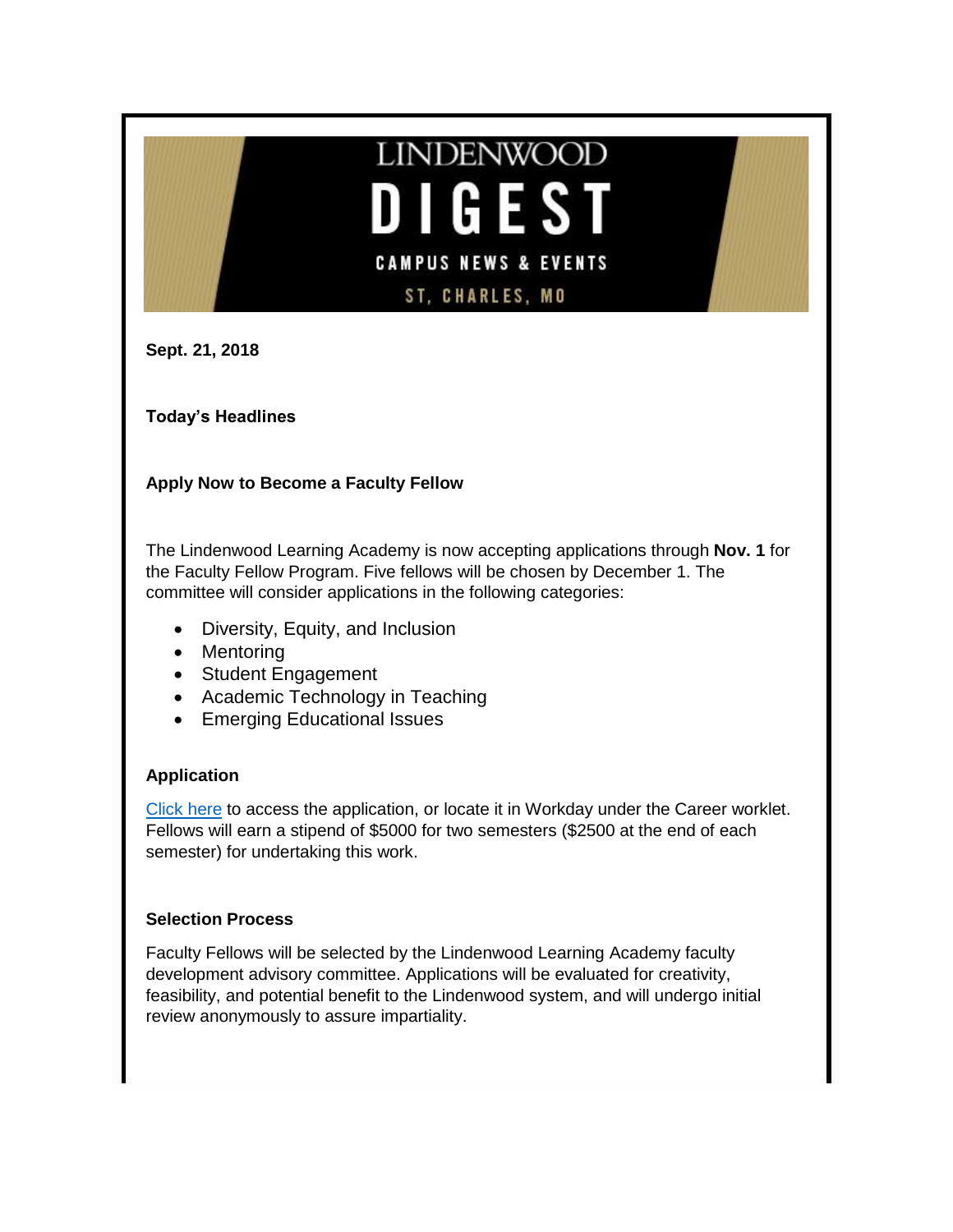The Employee and Faculty Fellow Program provides an opportunity for Lindenwood's full-time employees to practice leadership in areas of professional development. Fellows also advocate for, support, and guide the Lindenwood Learning Academy during their tenure and will serve as an ongoing resource to their colleagues throughout the Lindenwood system in the area of their study. They will be responsible for developing and implementing learning opportunities for Lindenwood employees within the themes listed above. Visit the Learning Academy's [webpage](http://www.lindenwood.edu/human-resources/lindenwood-learning-academy/fellows/) to learn more.

For questions, contact Erin Mann, [emann@lindenwood.edu.](mailto:emann@lindenwood.edu)

# **Four-week and First Half Midterm Undergraduate Grade Pulls Next Week**

- The deadline to enter grades in canvas or your faculty portal will be Sept. 24 at noon for four-week grades. IT will pull the grades from canvas on Sept. 25.
- The deadline to enter grades in canvas or your faculty portal will be Sept. 24 at 5 p.m. for first half midterm grades. IT will pull the grades from canvas on Sept. 25.
- [Special grades](http://felix.lindenwood.edu/newsletter/2018_09/specialgradesguide.pdf) (N, AF, AH, BH, or I) need to be entered via your faculty portal by the above deadlines. See attachment for instructions.
- The published (W) withdrawal deadlines for the full-length semester is Nov. 2 and Sept. 28 for first half semester courses.
- Please refer to the [flow-chart](http://felix.lindenwood.edu/newsletter/2018_09/flowchartgrades.pdf) regarding the difference between a grade of (N) never attend and (AF) attendance failure.
- Contact Academic Services with any questions.

# **Lindenwood Celebrates National Cyber Security Awareness Month**

October is National Cyber Security Awareness Month. Protecting university data is one of the highest priorities for Lindenwood IT.

Did you know Lindenwood IT successfully blocks over one million spam or malicious emails a month? However, it will take all of us to ensure we have the safest online environment possible. October will be a month-long celebration of cyber security awareness, contests, and opportunities to meet and ask questions of the IT staff and faculty. [Read more](http://felix.lindenwood.edu/newsletter/2018_09/cybersecurity.pdf)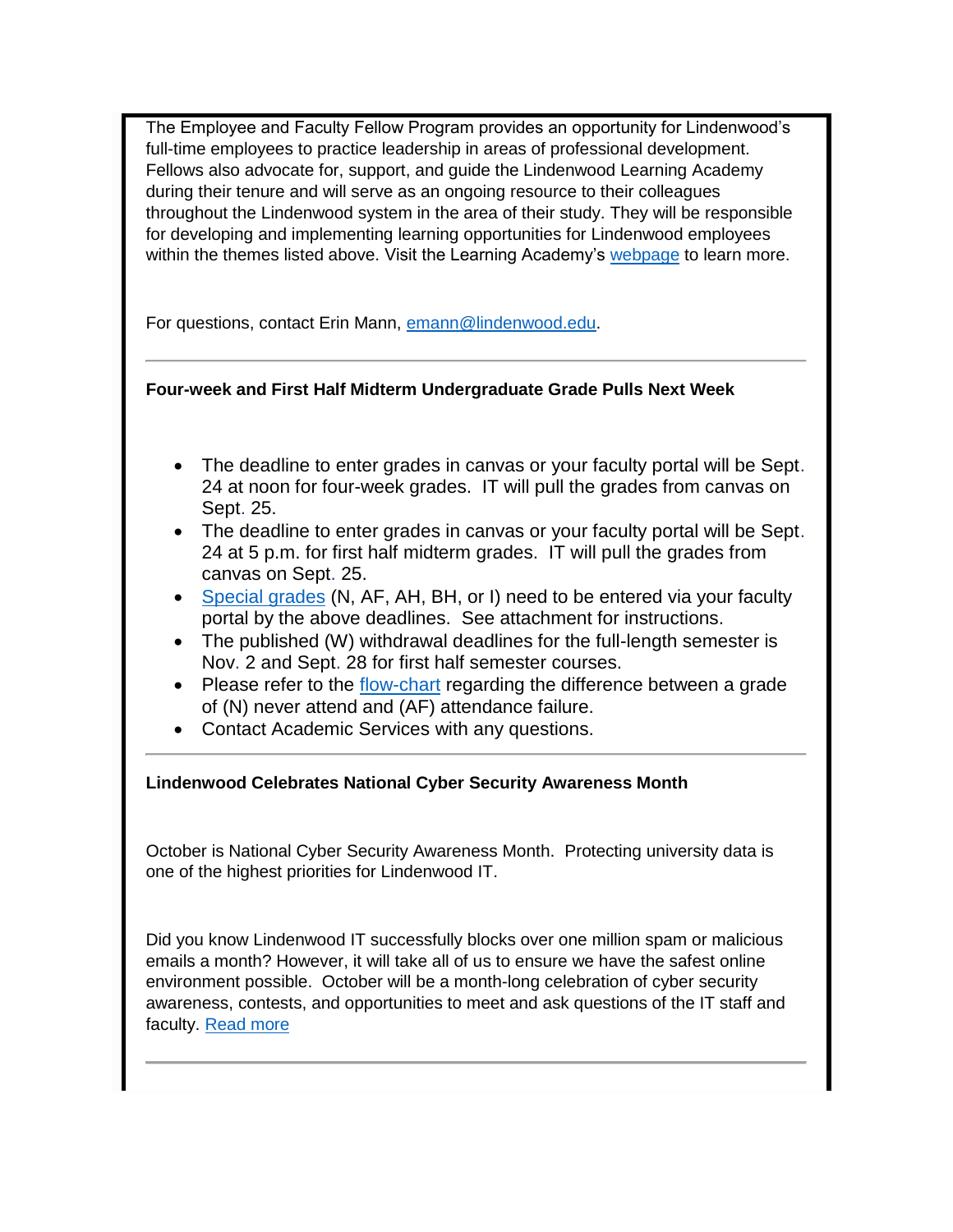## **Assessment Tip of the Week: "National Institute for Learning Outcomes Assessment"**

One of the best resources available to anyone interested in assessment is the "National Institute for Learning Outcomes Assessment (NILOA) website." NILOA's mission is "to discover and disseminate ways that academic programs and institutions can productively use assessment data internally to inform and strengthen undergraduate education, and externally to communicate with policy makers, families and other stakeholders." Here are examples of things you can find on the [NILOA](http://www.learningoutcomesassessment.org/)  [website:](http://www.learningoutcomesassessment.org/) [Read more](http://felix.lindenwood.edu/newsletter/2018_09/tip0921.pdf)

## **Faculty Colloquium Speaker Series, Fall 2018**

All students, faculty, and staff are invited to the [Fall 2018 Faculty Colloquium Series](http://www.lindenwood.edu/academics/academic-enrichment/faculty-colloquium/) sponsored by the Faculty and Student Scholarship Committee, on Monday, Sept. 24 from 3 to 4:30 p.m. in Harmon Hall, Dunseth Auditorium.

The day's talks will loosely focus on intuition. What is it? Where does it come from? We all have it, but what is it good for?

The event's speakers are

- John Barr. Ph.D. School of Sciences "The Dessert Creates Space for the Meal."
- Gillian Parrish, MFA School of Accelerated Degree Programs "More than We Think: Cultivating Proverbial Insight."
- Andy Thomason. MLA, MA School of Humanities "The Psychology in Greek Lit."

Discussion and refreshments follow the speakers.

For questions or more information, email [FacultyColloquia@lindenwood.edu.](mailto:FacultyColloquia@lindenwood.edu)

**Lindenwood Learning Academy: Internships and Experiential Learning Unconference**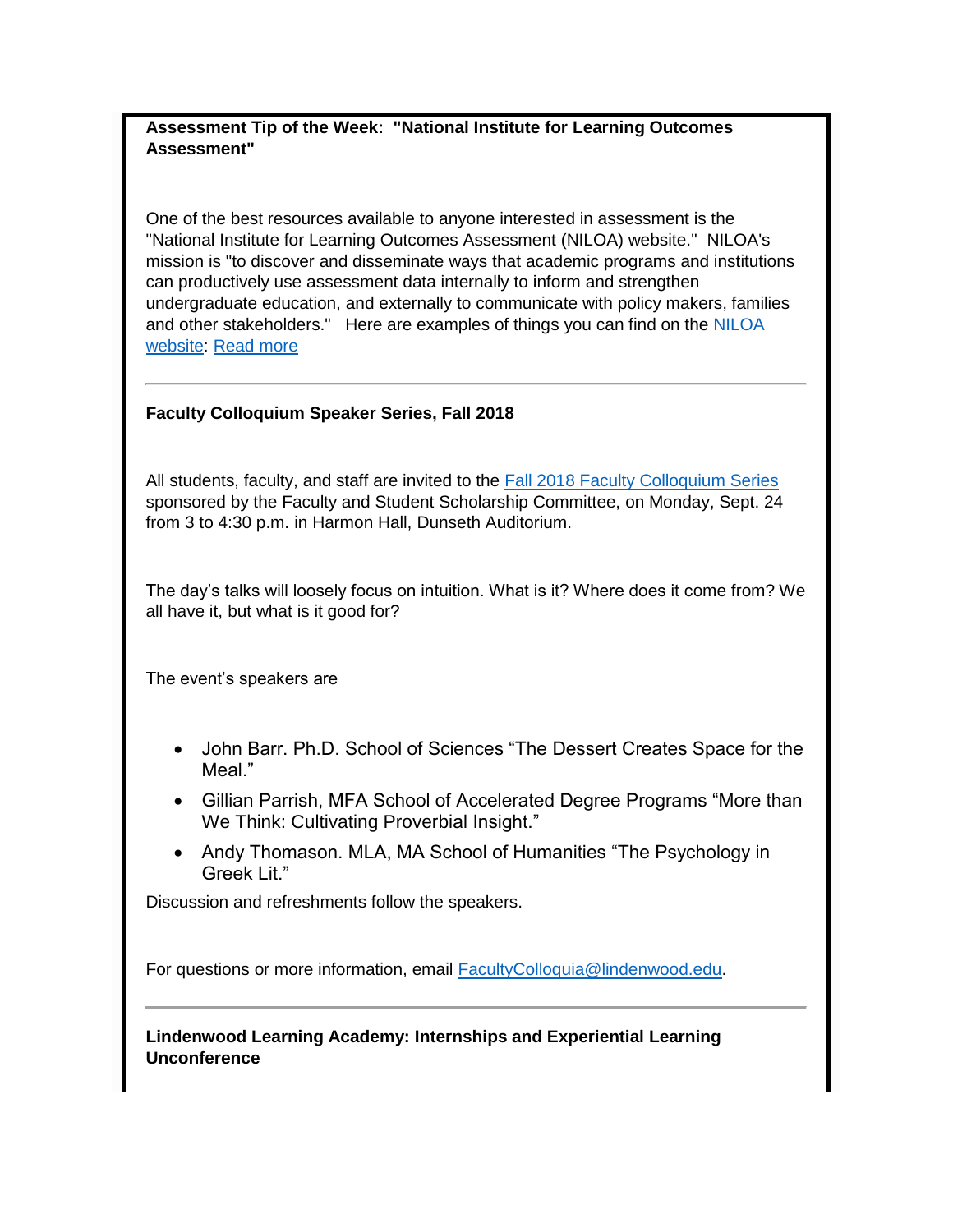Please join us Wednesday, Oct. 3, for the **Internships and Experiential Learning Unconference**. This is a development opportunity for all employees to discuss best practices for identifying, encouraging, and supervising internships, mentoring student employees, and relationship building. [Click](https://www.eventbrite.com/e/lindenwood-learning-academy-internships-and-experiential-learning-unconference-tickets-50229267090) here to register.

Snacks will be available starting at 2:15 p.m. outside Dunseth Auditorium in Harmon Hall.

Oct. 3 2:30 p.m. Orientation and How to Unconference, Dunseth Auditorium 2:30-3:00 p.m. Session One Discussions 3:10-3:40 p.m. Session Two Discussions 3:50-4:30 p.m. Student Panel/Career Services Q&A/Wrap-up

## **Workday Outage Timeframe**

Monday, Oct. 8, 2018 at 5 p.m.– Tuesday, Oct. 9 , 2018 at 8 a.m.

Workday will be unavailable beginning Oct. 8, 2018 at 6 p.m. to complete the implementation of Workday Curriculum.

**During the outage timeframe, all features of the Workday system, including time tracking, will be unavailable via all Internet browsers and the mobile app**.

Access to all other IT services, including the website, network, wifi, Canvas, CAMS, the portals and email will be unaffected by this outage. The update to Workday will be completed by Tuesday, Oct. 9, 2018 at 6 a.m. Employees that will be working during the outage window will need to track their time manually and those hours will need to be entered into the Workday system by their manager when Workday is back in service.

We are sorry for the disruption in service during this implementation of the next feature in Workday.

Questions or Assistance?

If you have any questions or require assistance, please contact the IT Help Desk at [HelpDesk@lindenwood.edu](mailto:HelpDesk@lindenwood.edu) or via the helpdesk phone **636-255-5100**.

**Economics Webinar for K-12 Educators Scheduled for Oct. 10**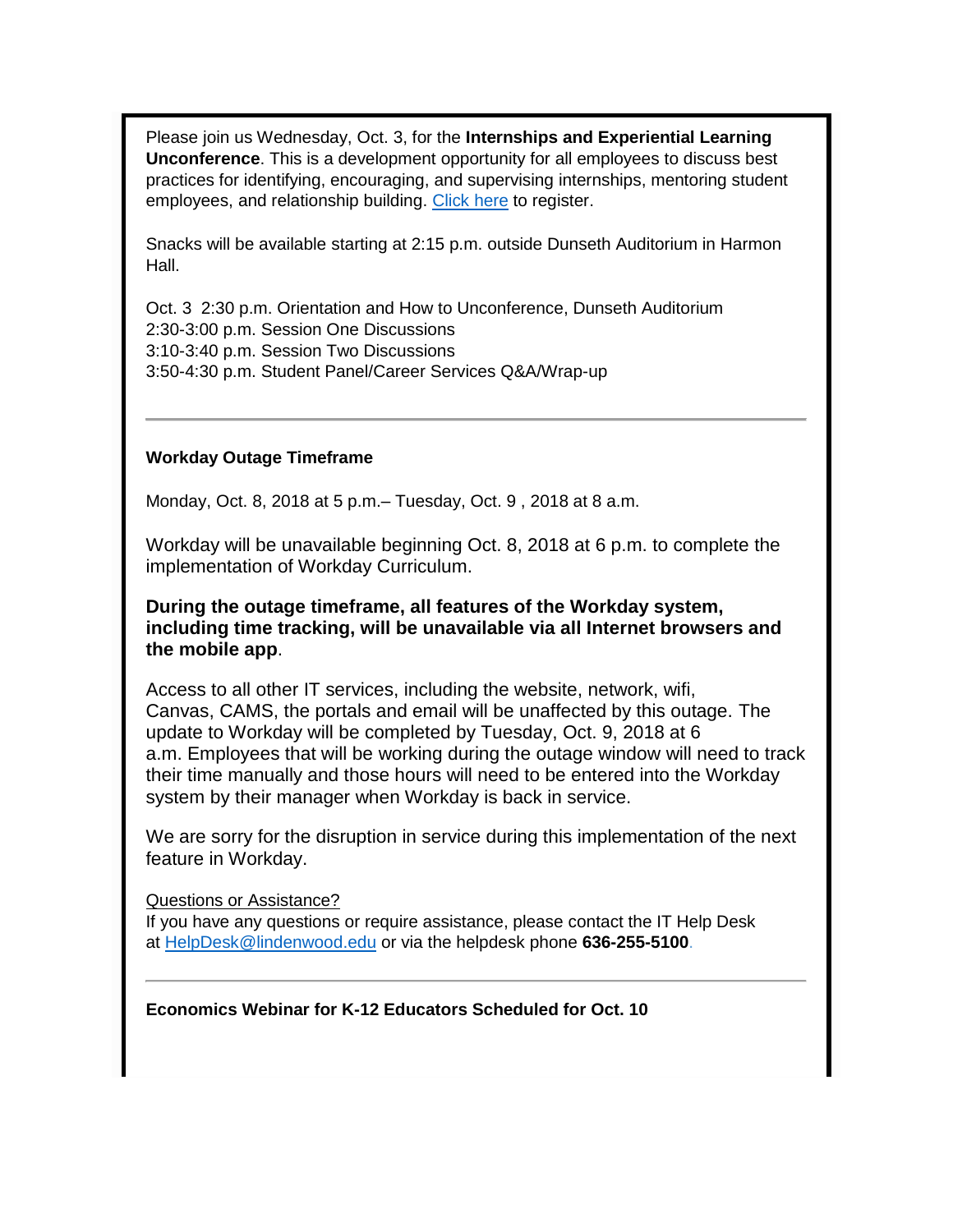[Dr. Tawni Hunt Ferrarini](http://www.lindenwood.edu/academics/centers-institutes/the-hammond-institute/people-of-the-hammond-institute/dr-tawni-ferrarini/) will present an economics webinar titled *Cryptocurrency and Blockchain Technology* on Wednesday, Oct 10 from 6 to 7 p.m. This session is free for all K-12 educators teaching in the disciplines of economics, business, technology, and social studies. The controversy surrounding cryptocurrency has led to full discussions on how blockchain technology can change the way property rights are recorded, validated, and authenticated. Join this webinar to learn more about both. **Employee Trivia Night** Who & What: All Employee Trivia Night **Who and What**: All Employee Trivia Night When: Oct. 16, 4:00 - 6:00<br>Where: Hyland VIP Room **When:** Tuesday, Oct. 16, 4-6 p.m. **Where:** Hyland VIP Room **Why:** Why not?!? [Click here](https://lindenwood.az1.qualtrics.com/jfe/form/SV_a3Q8DhP3uZmXU3P) to register, individuals and teams are welcome! For questions, please contact Brittany Brown [\(BBrown@lindenwood.edu\)](mailto:BBrown@lindenwood.edu). **Veterans Day Luncheon** Come and join us for a casual luncheon while we celebrate all the Students, Faculty and Staff Veterans on Nov. 9 from 11 a.m. to 1:30 p.m. We will have a slideshow playing of all veterans, so please send us a photo (even if you may not be able to attend) along with your branch of military and years of service.

To RSVP to event/send photos, please email [mgove@lindenwood.edu.](mailto:mgove@lindenwood.edu)

# **New Smarthinking Tools**

Smarthinking currently provides our students with free online tutoring for a variety of subjects 24 hours a day, career coaching & interview practice, a library of videos that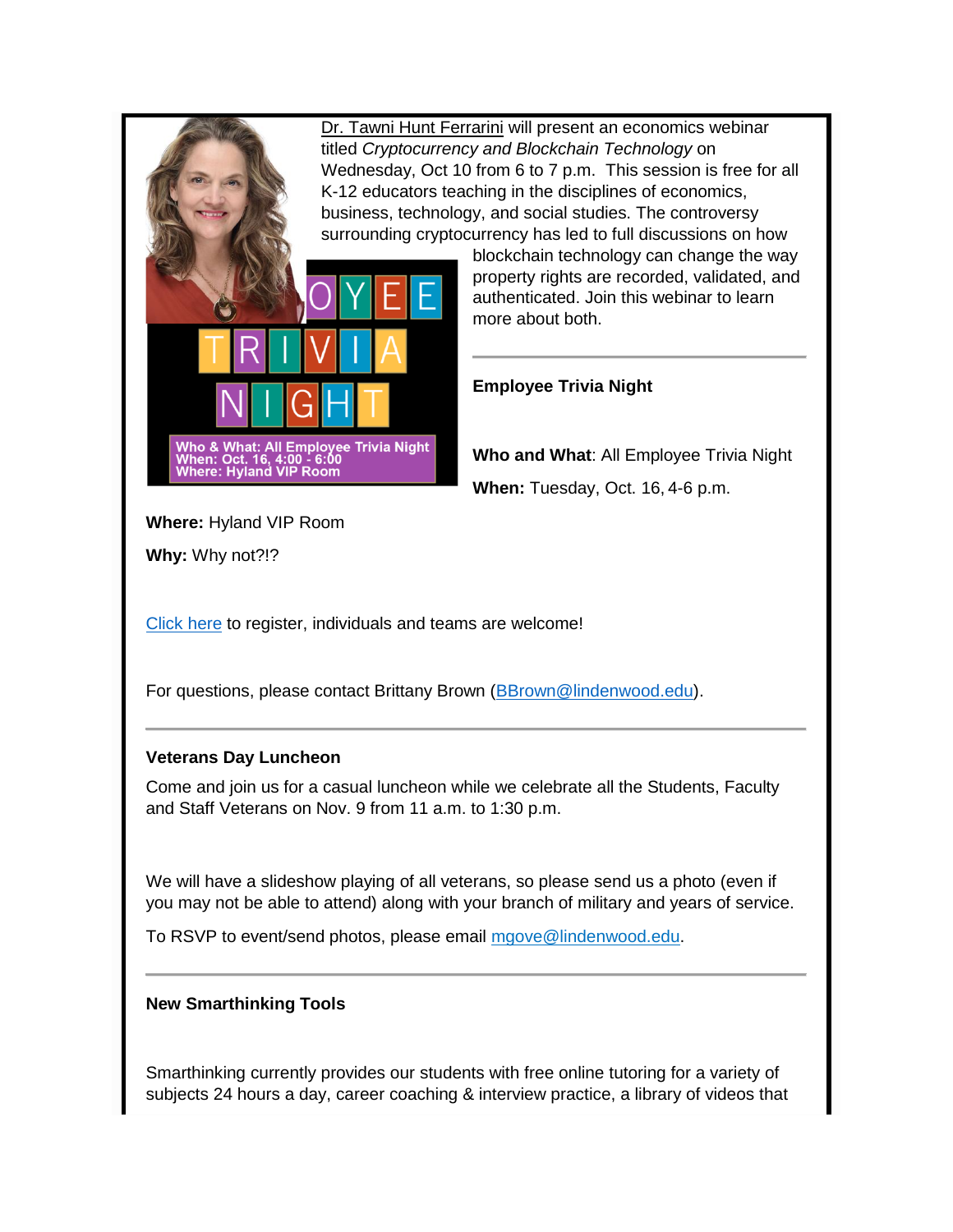explain important concepts in several areas of study, and more. Now Smarthinking has added resources to help our students with Public Speaking.

Public speaking is a challenge for just about everyone! Before students get up in front of the class, they can practice their speeches and presentations in a [one-on-one audio](http://felix.lindenwood.edu/newsletter/2018_09/smarthinking.pdf)  [or video session with a Smarthinking tutor.](http://felix.lindenwood.edu/newsletter/2018_09/smarthinking.pdf)

For more information about Smarthinking, including a list of subjects available for online tutors, please visit the [Tutor Services webpage.](http://www.lindenwood.edu/tutor) This page also includes our oncampus tutors and other resources that are free to all students.

## **Why Should you Join LindenWell?**

Because it's completely voluntary, and no cost to you!

There are many different challenges, activities, and events LindenWell host that cover anywhere from nutrition to finances. At these events, you can earn wellbucks! Wellbucks are a fake paper money that can later be redeemed for some pretty great prizes/swag such as weights, health scans/and screens (Thanks to the School of Health Sciences), gift cards, attire and so on! You can find our wellness catalog within the benefits/Lindenwell page on Lindenwood.edu J

If you would like to be added, simply email [mgove@lindenwood.edu.](mailto:mgove@lindenwood.edu) Communication on all that's happening in the program will be sent via email, and we are working on updating our Facebook page to be more user-friendly and engaging! We encourage you to speak up on things you'd like for us to see, and you can drop your ideas via email to [mgove@lindenwood.edu/ WHuxhold@lindenwood.edu](mailto:mgove@lindenwood.edu/%20WHuxhold@lindenwood.edu) or our IDEA BOX (which can be kept anonymous).

We look forward to seeing you all at more events!

Have a happy and a healthy day!

**Dissertation Defenses Scheduled**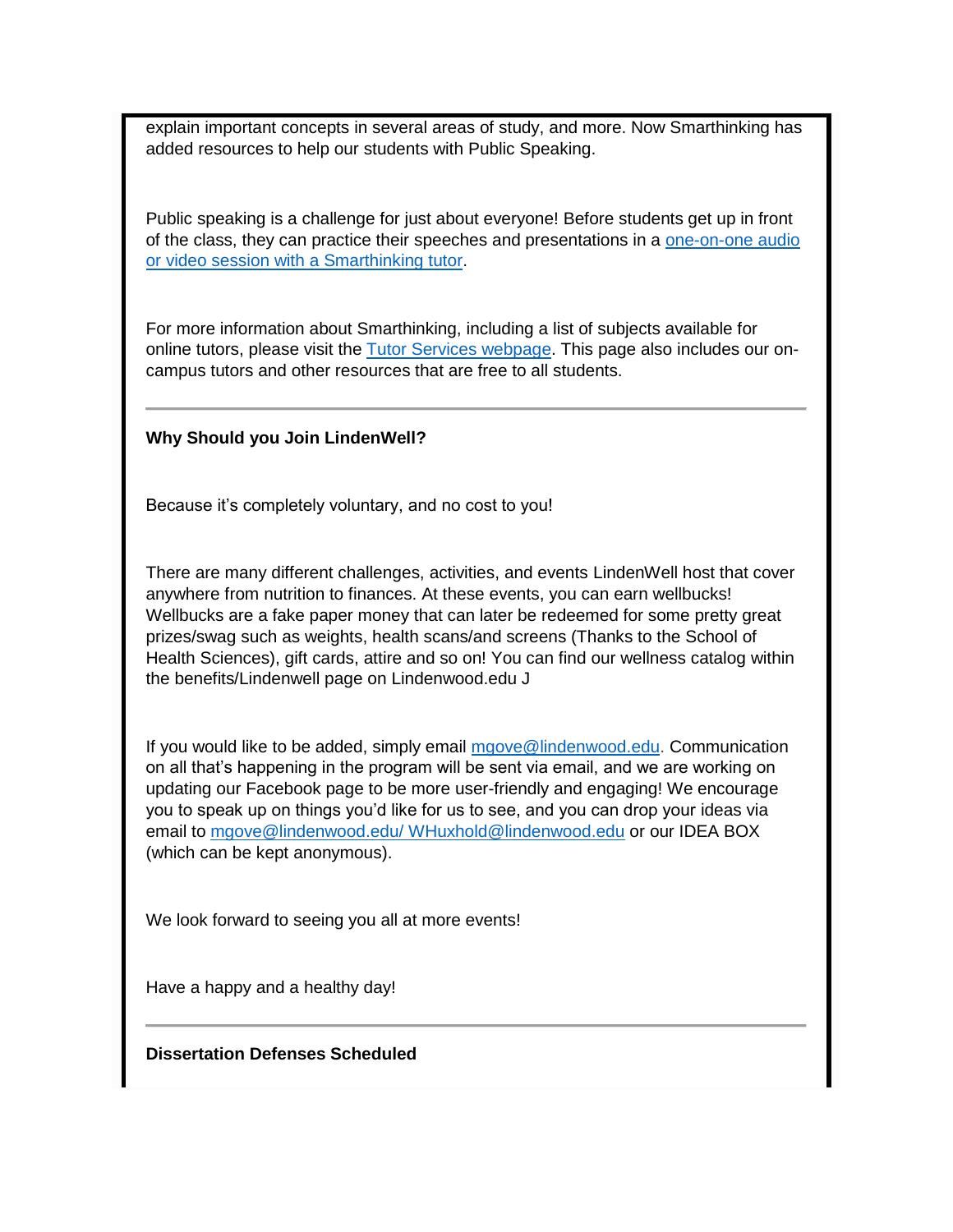Student: Michael Gibson

Chair: Dr. Robyne Elder

Location: Roemer (Room TBD)

Date: Sept. 28, 2018; 11 a.m.

Title: A Case Study on the Experiences of Black Men Participating in an African-American Male Initiative at a Post-Secondary Institution

Student: Claudette Denean Vaughn

Chair: Dr. Lynda Leavitt

Location: Roemer 223

Date: Oct. 19, 2018; 9 a.m.

Title: A Mixed Method Study Examining Corrective Reading Implementation Models in an Urban Midwest School District

## **Post an Item in The Digest**

If you want to post an item in The Digest, send an email with the information, copy, and any images or attachments to [LUDigest@lindenwood.edu.](mailto:LUDigest@lindenwood.edu) Submit your items no later than Monday at noon for the Tuesday edition and Thursday at noon for the Friday edition.

#### **Recent Editions**

[The Digest archive](http://www.lindenwood.edu/about/digest-archives/)

[Belleville Digest archive](http://www.lindenwood.edu/belleville/about/lindenwood-belleville-digest-archives/)

#### **Events and Deadlines**

- **Through Fall:** [Academic Technology Workshops](http://felix.lindenwood.edu/newsletter/2018_08/fallstaffcatalog.pdf)
- **Sept. 24:** *Whistling Vivaldi* [discussion registration deadline](https://lindenwood.az1.qualtrics.com/jfe/form/SV_7WgXgRhi57yf92d)
- **Sept. 24:** [Faculty Colloquium Series,](http://felix.lindenwood.edu/newsletter/2018_09/fcsflyer.pdf) 3-4:30 p.m., Dunseth Auditorium at Harmon Hall. [Abstracts,](http://felix.lindenwood.edu/newsletter/2018_09/fcsabstracts.pdf) [Biographies](http://felix.lindenwood.edu/newsletter/2018_09/fcsbios.pdf)
- **Sept. 26:** [Grad School Information Session,](http://felix.lindenwood.edu/newsletter/2018_09/gradschool.pdf) 2:30 p.m., LARC 207
- **Sept. 27:** [Information Technology Job Fair, Cyber Security Symposium](http://felix.lindenwood.edu/newsletter/2018_08/itjobfair.pdf)